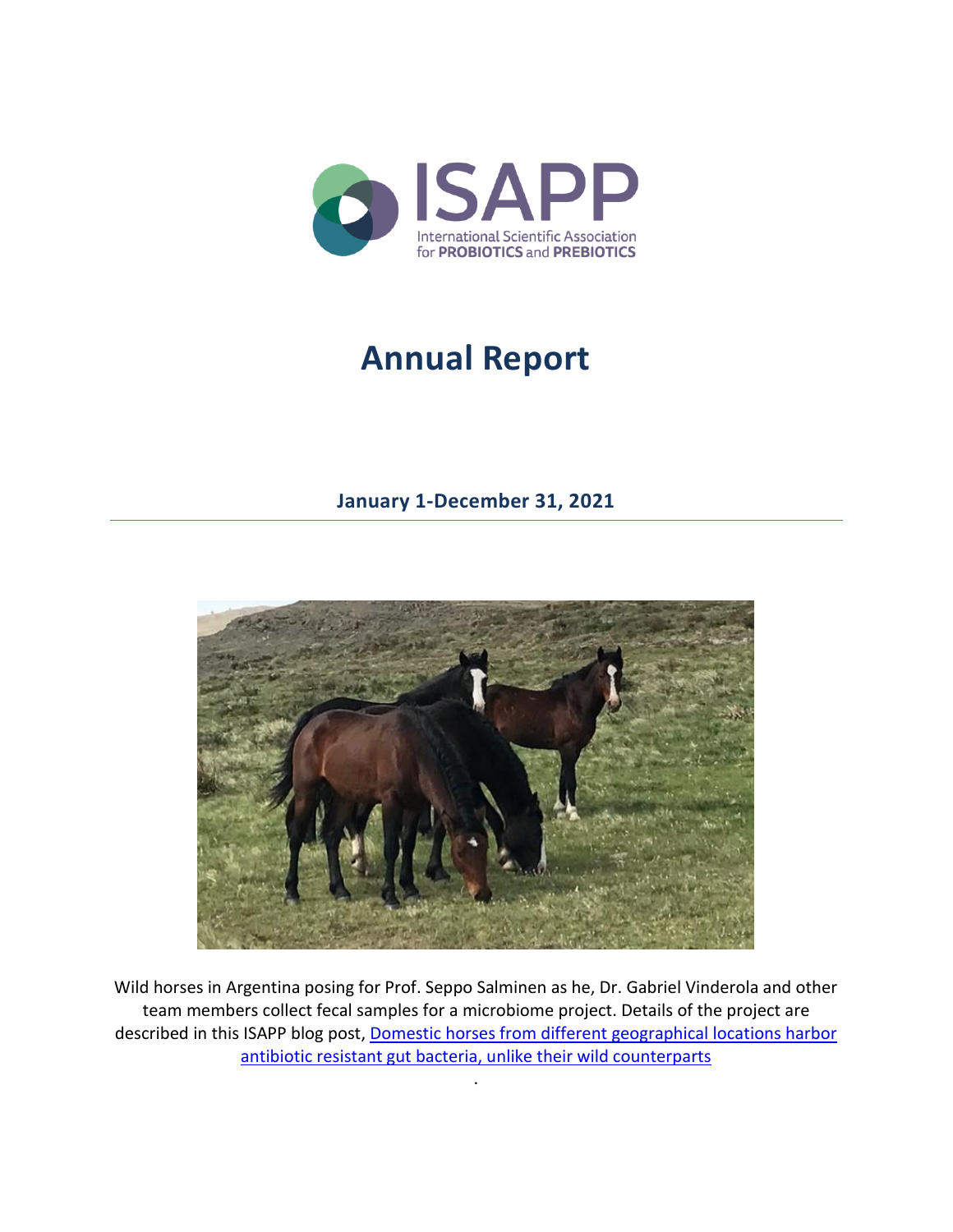ISAPP is an international, non-profit collaboration of scientists, which exists to advance scientific excellence in probiotics and prebiotics. Although the first discussions regarding founding of ISAPP began in 1999, the organization was incorporated in 2002 with the goal of being the leading scientific organization dedicated specifically to probiotics and prebiotics. In recent years, ISAPP has expanded its reach to other 'biotic' substances, synbiotics and postbiotics, as well as fermented foods. ISAPP brings together scientists from all pertinent disciplines, including microbiology, immunology, biochemistry, nutrition, molecular biology and food science, as well as healthcare professionals in fields such as family medicine, gastroenterology, pediatrics and infectious disease. This report features highlights of ISAPP accomplishments during 2021.

As a scientific society, ISAPP ensures its activities are focused on science, not promotion of any commercial products or advocacy of any categories. The activities of ISAPP are dictated by an academic board of directors, and facilitated by the ISAPP's Executive Science Officer, Mary Ellen Sanders, PhD (see page 9 for the complete list of board members).

Several notable personal changes were experienced in 2021. Most painful was the loss of Prof. Todd Klaenhammer, founding ISAPP board member, friend and colleague to so many within the ISAPP community. The news of his passing in March found those who knew and worked with



Prof. Todd Klaenhammer in his lab at NC State

him sharing memories of Todd's scientific prowess, his untiring support of the network of scientists around him, and his ability to engender laughter with his stories. As one former collaborator put it, "I was not prepared to finish enjoying his friendship and mentorship." See here for a tribute to Prof. Klaenhammer in the ISAPP blog: [In Memoriam: Todd Klaenhammer.](https://isappscience.org/in-memoriam-todd-klaenhammer/)

In June, we saw the completion of Prof. Seppo Salminen's three-year term as ISAPP President, and welcomed Prof. Dan Merenstein into the role. Prof. Salminen's dedication, scientific astuteness and kind way of managing ISAPP affairs made the past three years our best yet, even under the cloud of COVID-19. We are thrilled to have Dan taking the reins; he will be the first MD taking the position as ISAPP President, and with this we can expect a greater clinical focus to our activities. It was difficult to see Prof. Glenn Gibson retire from the board. ISAPP has no stronger supporter than Glenn, and he has worked tirelessly since founding this



Prof. Seppo Salminen at ISAPP 2016, Turku, Finland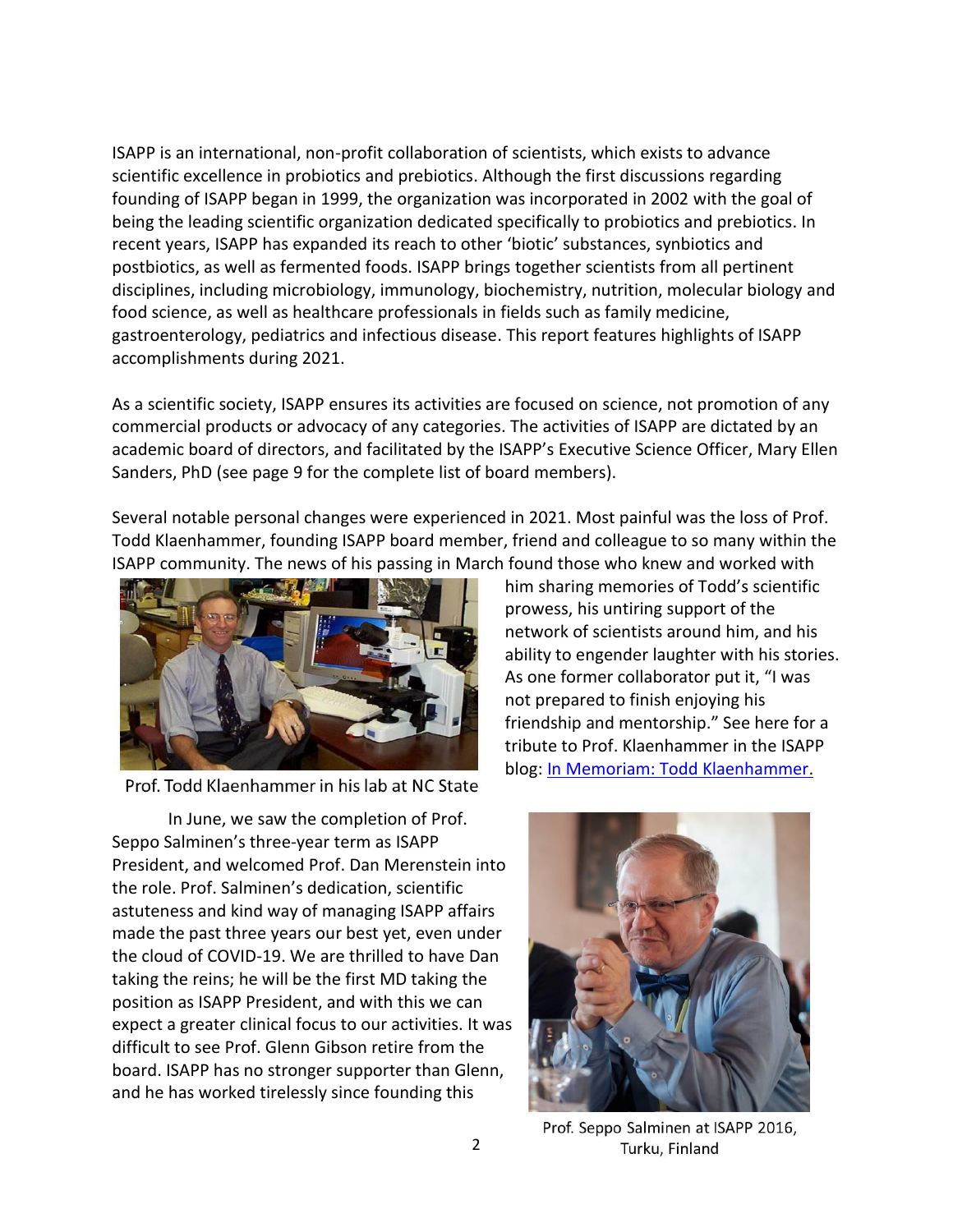organization to advance its mission. Although we were disappointed that we were not able to thank him or Seppo in person for their leadership, we look forward to doing so at the next inperson meeting. Finally, we also welcomed a new board member, Dr. Anisha Wijeyesekera. We are looking forward to benefitting from Dr. Wijeyesekera's expertise in metabolic profiling for functional assessment of the gut microbiota, particularly in response to prebiotics and probiotics. Read more about her [here.](https://isappscience.org/isapp-welcomes-anisha-wijeyesekera-phd-as-new-board-member/)



Profs. Glenn Gibson and Gregor Reid at **ISAPP 2009** 

Corporate membership dues fund ISAPP's activities. Industry scientists from corporate members comprise the ISAPP Industry Advisory Committee (IAC), which offers industry perspectives for consideration by the board of directors. Each year, the IAC elects a representative to serve in a nonvoting, advisory capacity to the Board of Directors. At the 2019 annual meeting, Marla Cunningham assumed the position of senior IAC representative. She has worked diligently (even attending board

meetings at midnight her time in Northgate, Australia) to represent industry perspectives and provide invaluable feedback into ISAPP projects, initiatives and communications. A junior IAC representative, Suszie Tyree, was elected at the ISAPP 2021 virtual event.



Marla Cunningham, Sr. IAC representative

The ISAPP Students and Fellows Association (SFA) is a group of young scientists in related fields who gather at the annual ISAPP meeting and participate as speakers, poster presenters and participants. This year Daragh Hill, a PhD candidate from University College Cork is capably leading the SFA.



Daragh Hill, SFA President

ISAPP unveiled a new logo at our 2021

virtual meeting. The new look reflects the organization's growth and evolution as ISAPP nears the 20<sup>th</sup> anniversary of its existence. Different versions of the logo were developed, to use for different purposes: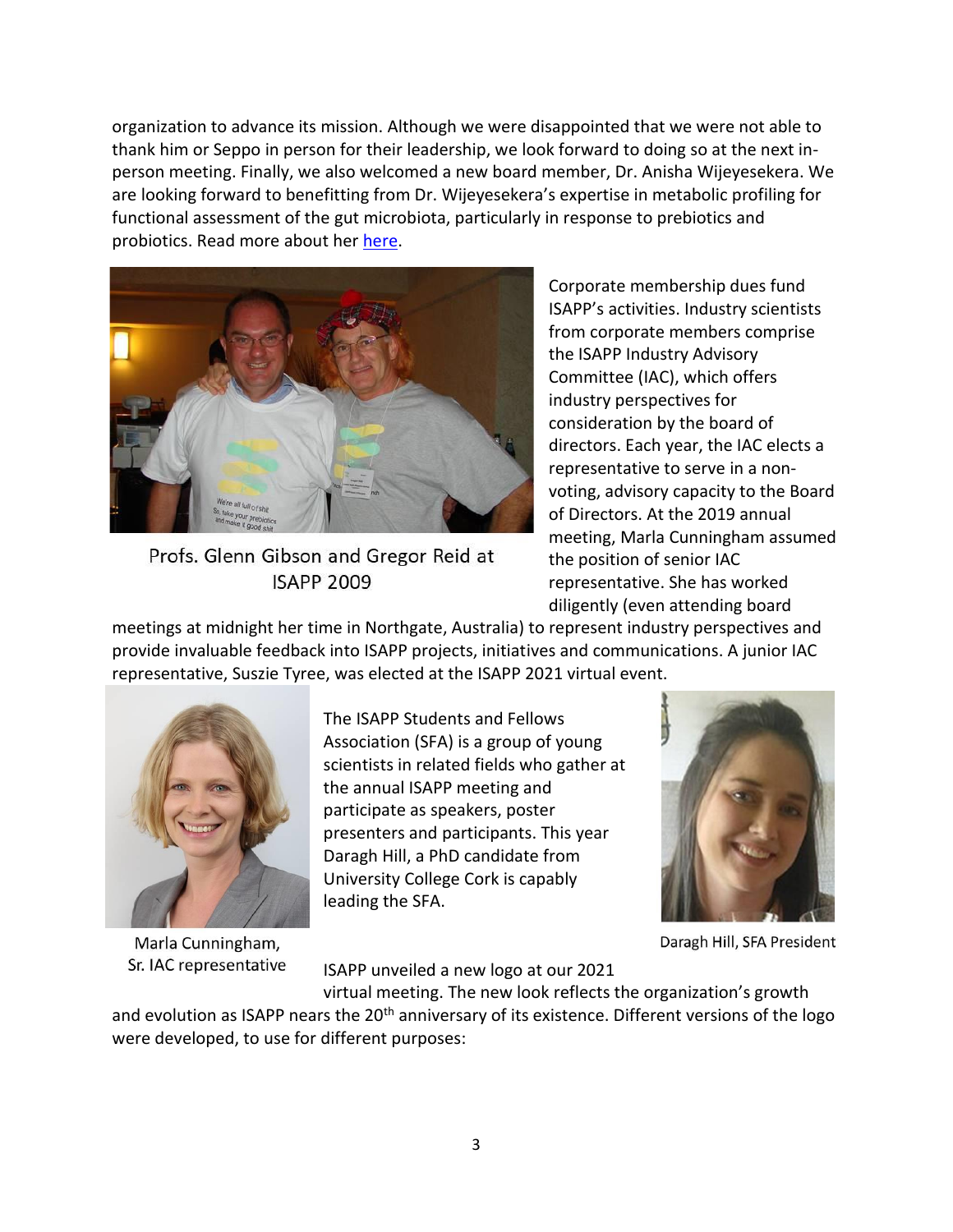

Read more about the logo [here.](https://isappscience.org/isapp-unveils-new-logo-as-20th-anniversary-approaches/)

For additional details, see [www.isappscience.org.](http://www.isappscience.org/)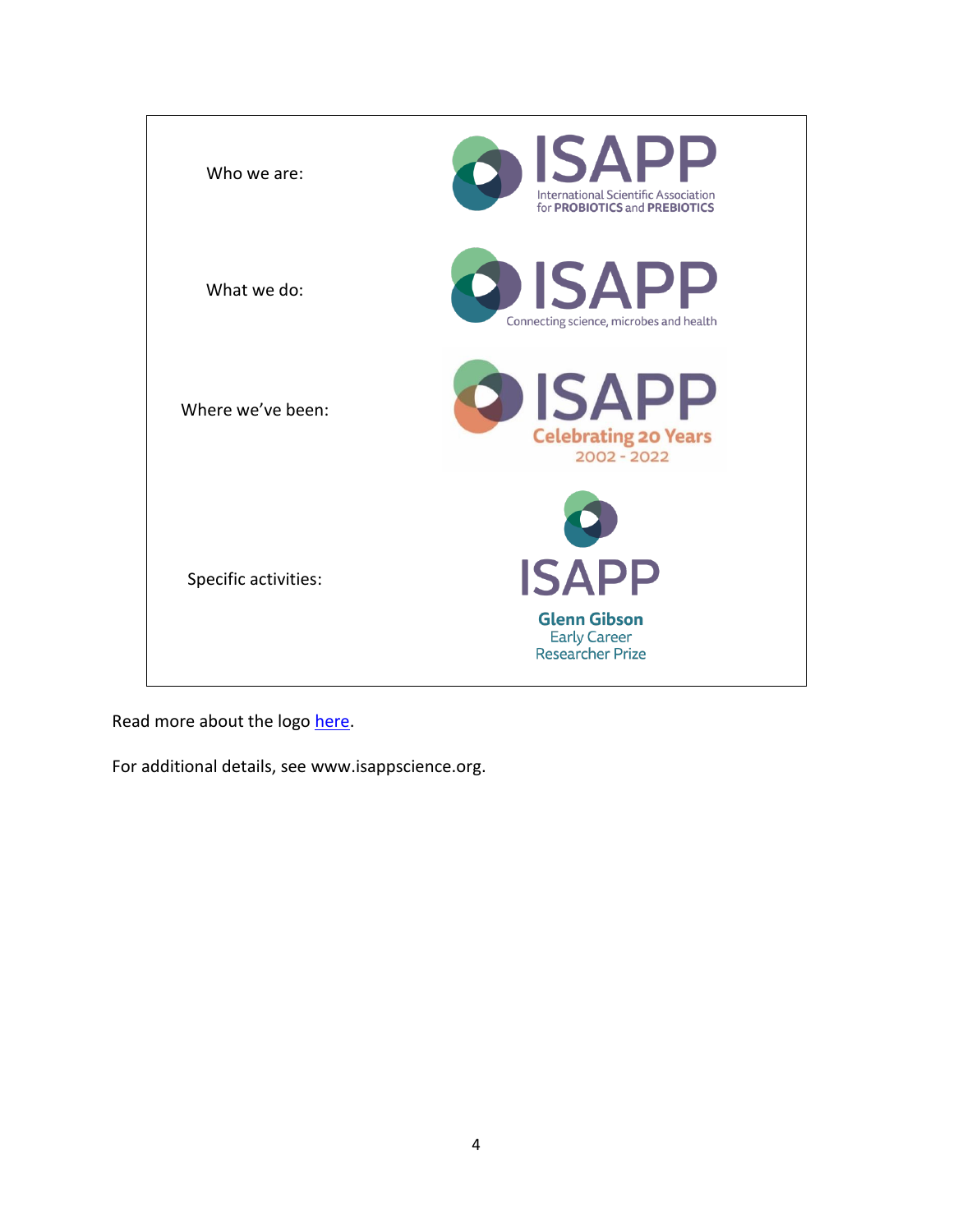#### **WHAT PEOPLE ARE SAYING ABOUT ISAPP**

#### **ISAPP Industry Member**

ISAPP is the preeminent source for scientific information on probiotics, prebiotics, synbiotics, and postbiotics. Indeed, all of their work – scientific papers, webinars, videos, infographics – is grounded in the latest research, which helps advance our scientific understanding while enabling people to learn more about these important topics.

#### **ISAPP - Student and Fellows Association Member**

To me, ISAPP represents everything done right from a scientific association standpoint judicious advocacy campaigns, stewardship by legitimate experts, and a reliable, as well as progressive, central source of information relating to a specific topic. Moreover, as a young scientist the Students and Fellows Association of ISAPP offers many unique opportunities not often found elsewhere including industry immersion and collaboration with field leaders studying prebiotics, probiotics, and postbiotics.

#### **ISAPP Board Member**

ISAPP continues to be a world leader in the biotic field, providing tangible outcomes to a variety of stakeholders. The expert consensus panels, webinars, and continuing education courses they organize not only work to educate the community on the various definitions, but provide guidance on how biotic substances may be incorporated into one's diet to improve health.

5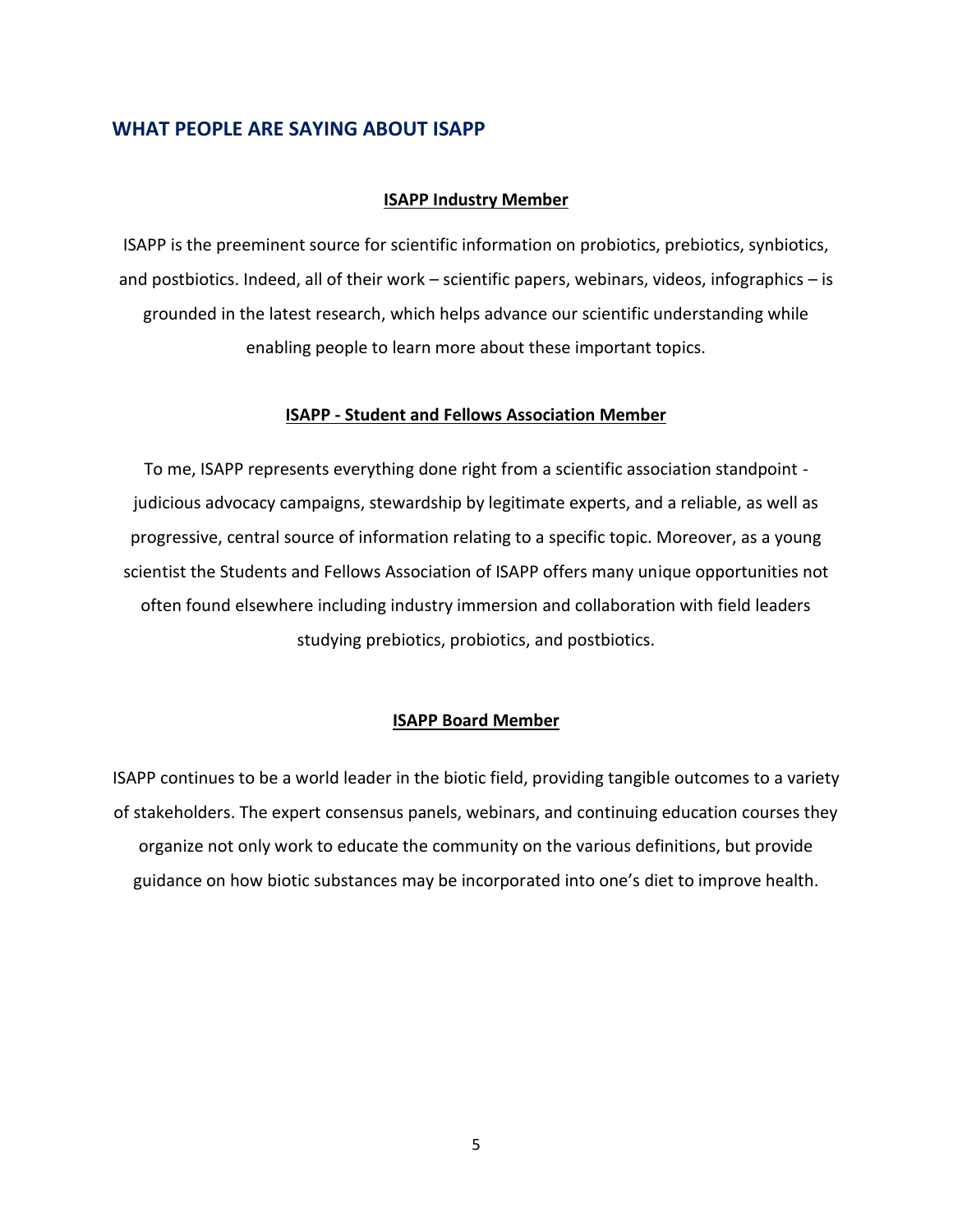## **ISAPP's ACTIVITIES: STEWARDSHIP, ADVANCING THE SCIENCE, AND EDUCATION**

Despite the challenges wrought by the global response to the COVID-19 pandemic, ISAPP as an organization has continued to flourish over the past year. Our industry membership continues to grow, and our communications activities are visible to a larger global community than ever before. Across all channels, ISAPP reaches approximately 55,000 individuals per month primarily academic and industry scientists, but also clinicians, students and members of the general public.

ISAPP board members have always represented diverse expertise. But with the publication of consensus papers on synbiotics in 2020 and postbiotics and fermented foods in 2021, ISAPP has seen its public purview expand beyond probiotics and prebiotics to embrace the broader scope of 'biotics' in general. For all of these categories, we continue to focus on our core values of **Stewardship, Advancing the Science**, and **Education**. Our [industry partners](https://isappscience.org/about/membership/about-industry-membership/) support these activities through their insights and financial contributions.

As mentioned above, Prof. Glenn Gibson, [retired from the board of directors,](https://isappscience.org/isapp-thanks-prof-glenn-gibson-as-he-retires-from-the-organizations-board-of-directors/) convinced that it was time for the next wave of innovative scientists to take the lead. In his honor, the Glenn [Gibson Early Career Researcher Prize](https://isappscience.org/isapps-inaugural-early-career-researcher-prize-awarded-to-two-rising-star-probiotic-scientists/) was instituted.

Below is a short summary of how ISAPP promoted its core values over the past year.

#### *Stewardship*

- **Response to articles.** Two medical societies weighed in on clinical use of probiotics. ISAPP board members provided important perspective on these published conclusions: [The](https://isappscience.org/the-american-college-of-gastroenterology-recommends-against-use-of-probiotics-for-primary-or-secondary-prevention-of-c-difficile/)  [American College of Gastroenterology recommends against use of probiotics for primary or](https://isappscience.org/the-american-college-of-gastroenterology-recommends-against-use-of-probiotics-for-primary-or-secondary-prevention-of-c-difficile/)  [secondary prevention of C. difficile;](https://isappscience.org/the-american-college-of-gastroenterology-recommends-against-use-of-probiotics-for-primary-or-secondary-prevention-of-c-difficile/) Can dietary supplements be used safely and reliably in [vulnerable populations?](https://isappscience.org/can-dietary-supplements-be-used-safely-and-reliably-in-vulnerable-populations/)
- **E** Advocating for improved probiotic quality. Mary Ellen Sanders continues to serve as chair of the Expert Panel on probiotics for the [United States Pharmacopeia](https://www.usp.org/) (USP), working with industry and government scientists and USP staff to develop quality standards for probiotic supplements. A webinar highlighting some of these efforts was held November 16. ISAPP members may access the recording [here\\*](https://isappscience.org/for-members/virtual-content-for-members-only/).

(\*ISAPP members, please email [info@isappscience.org](mailto:info@isappscience.org) for the password to access this recording.)

■ **ISAPP consensus definition panels.** Some of the most frequently downloaded papers from *Nature Reviews Gastroenterology & Hepatology* are the ISAPP consensus statements on [probiotics](https://www.nature.com/articles/nrgastro.2014.66) (2014), [prebiotics](https://www.nature.com/articles/nrgastro.2017.75) (2017), and [synbiotics](https://www.nature.com/articles/s41575-020-0344-2) (2020). In 2021, ISAPP extended this purview with publications of consensus statements on [fermented foods](https://www.nature.com/articles/s41575-020-00390-5.) and [postbiotics.](https://www.nature.com/articles/s41575-021-00440-6) ISAPP hosted a [webinar](https://isappscience.org/follow-up-from-isapp-webinar-probiotics-prebiotics-synbiotics-postbiotics-and-fermented-foods-how-to-implement-isapp-consensus-definitions/) for members only, which addressed how to implement these ISAPP definitions.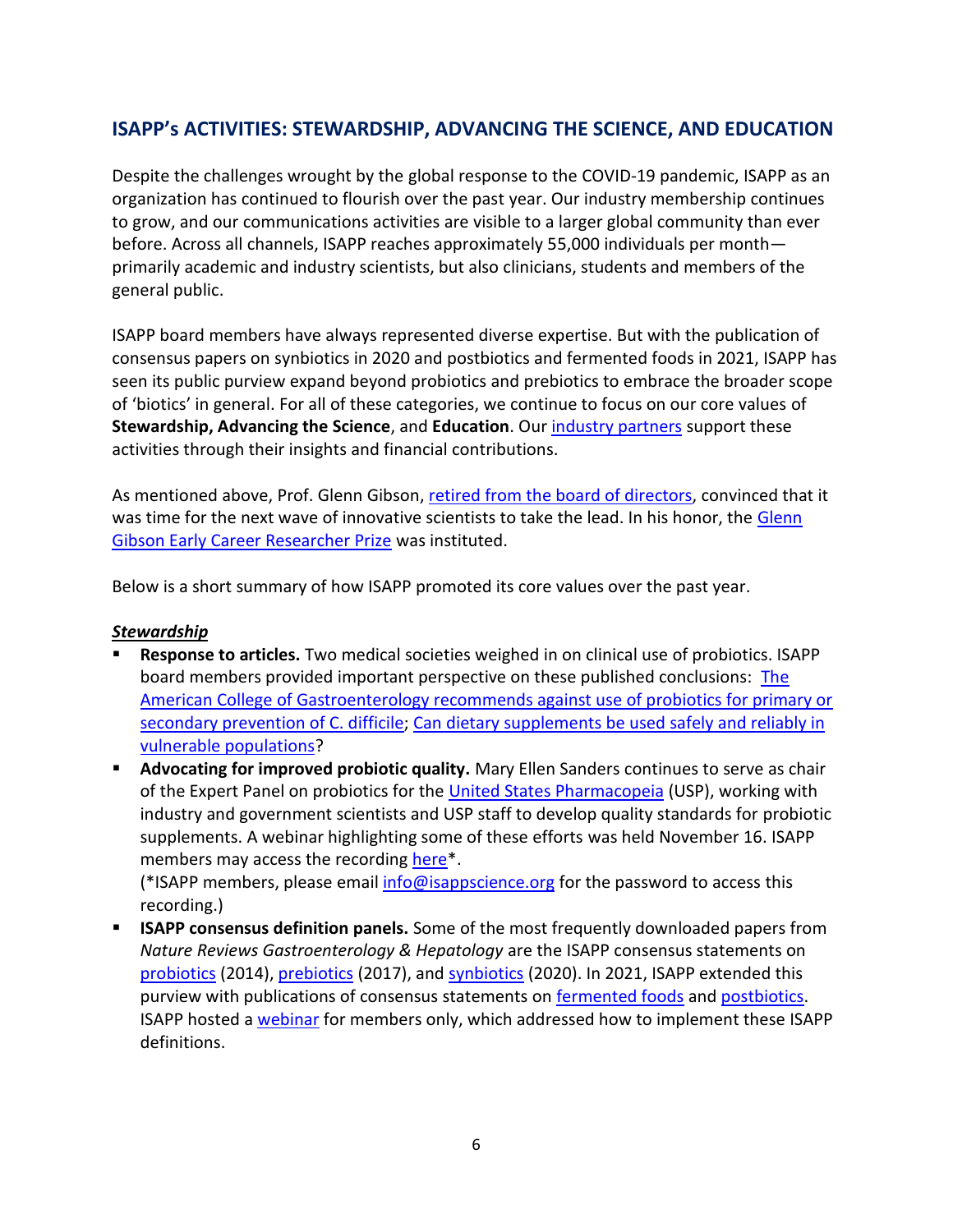■ **Postbiotics:** The publication of the consensus paper on postbiotics was accompanied by a webinar and several blogs [\(here,](https://isappscience.org/should-the-concept-of-postbiotics-make-us-see-probiotics-from-a-new-perspective/) [here,](https://isappscience.org/bacterial-vesicles-emerging-potential-postbiotics/) [here\)](https://isappscience.org/a-postbiotic-is-not-simply-a-dead-probiotic/) to clarify and reinforce the implications of the postbiotic definition.

#### *Advancing the Science*

- **Adequate intake of live dietary microbes.** ISAPP has extended efforts to explore the role of live dietary microbes and health. Underway is an assessment of NHANES data to determine if there is sufficient evidence linking live dietary microbe intake and health in Americans to support an official dietary recommendation. ISAPP is also collaborating with Institute for the Advancement of Food and Nutrition Sciences (IAFNS) on a Live Dietary Microbes subcommittee of their Gut Microbiome committee. This subcommittee has funded a [scoping review of published research](https://isappscience.org/opportunity-for-research-grants-to-help-understand-evidence-linking-live-dietary-microbes-and-health/) that might inform on this question. Some members of the ISAPP board also co-authored a paper that calls for investigation of evidence for links [between live dietary microbes and health.](https://isappscience.org/new-isapp-led-paper-describes-evidence-linking-live-dietary-microbes-with-health-benefits/)
- **Collaboration with the Institute for the Advancement of Food and Nutrition Sciences.**  Mary Ellen Sanders represents ISAPP on the IAFNS [Gut Microbiome Committee.](https://iafns.org/our-work/nutrition/gut-microbiome/) She cochairs, along with Dr. Bruno Pot, the Live Dietary Microbe subcommittee of this group. Comprising industry, government, non-profit organization and academic experts, the Gut Microbiome Committee addresses translation of gut microbiome research into actionable items related to the food industry.
- **E** Collaboration with GMFH. As a representative of ISAPP, Mary Ellen Sanders serves on the Board of Experts for the [Gut Microbiota for Health](https://www.gutmicrobiotaforhealth.com/) platform.
- **EXECT SFA engagement.** ISAPP's [Students and Fellows Association](https://www.isapp-sfa.com/) encompasses a global network of early career professionals who will be the leaders in 'biotics' for the future. This year ISAPP worked with the SFA on blog posts and other activities to promote the innovative work carried out by these members.

#### *Education*

- **Over 5900 dietitians reached with ISAPP's continuing education course on probiotics, prebiotics and fermented foods for dietitians.** Mary Ellen Sanders and Bob Hutkins collaborated with registered dietitian and University of Illinois Assistant Professor of Nutrition, Hannah Holscher, to create a comprehensive self-study continuing education course worth 2 credits for dietitians. The free course, available [here,](http://viewer.zmags.com/publication/c85ca1bd#/c85ca1bd/1) was published by *Today's Dietitian*. The course has been a huge success - after only 7 months, 5,927 dietitians have taken the course and this number will continue to climb. The course can be downloaded for general education purposes as well. See this related [blog.](https://isappscience.org/isapp-publishes-continuing-education-course-for-dietitians/)
- Webinars. ISAPP has developed a [webinar program](https://isappscience.org/upcoming-events-for-members-only/) with some webinars open to members [only,](https://isappscience.org/for-members/virtual-content-for-members-only/) and others open to any who would like to attend - to address timely topics. This will help members and others to stay up to date on the latest developments in the field with ongoing learning opportunities throughout the year. It also allows an unlimited number of individuals per member company to participate in these ISAPP educational events.
- **EXP** Blogs. ISAPP board members and guests contribute their valuable perspectives in blog posts on our website.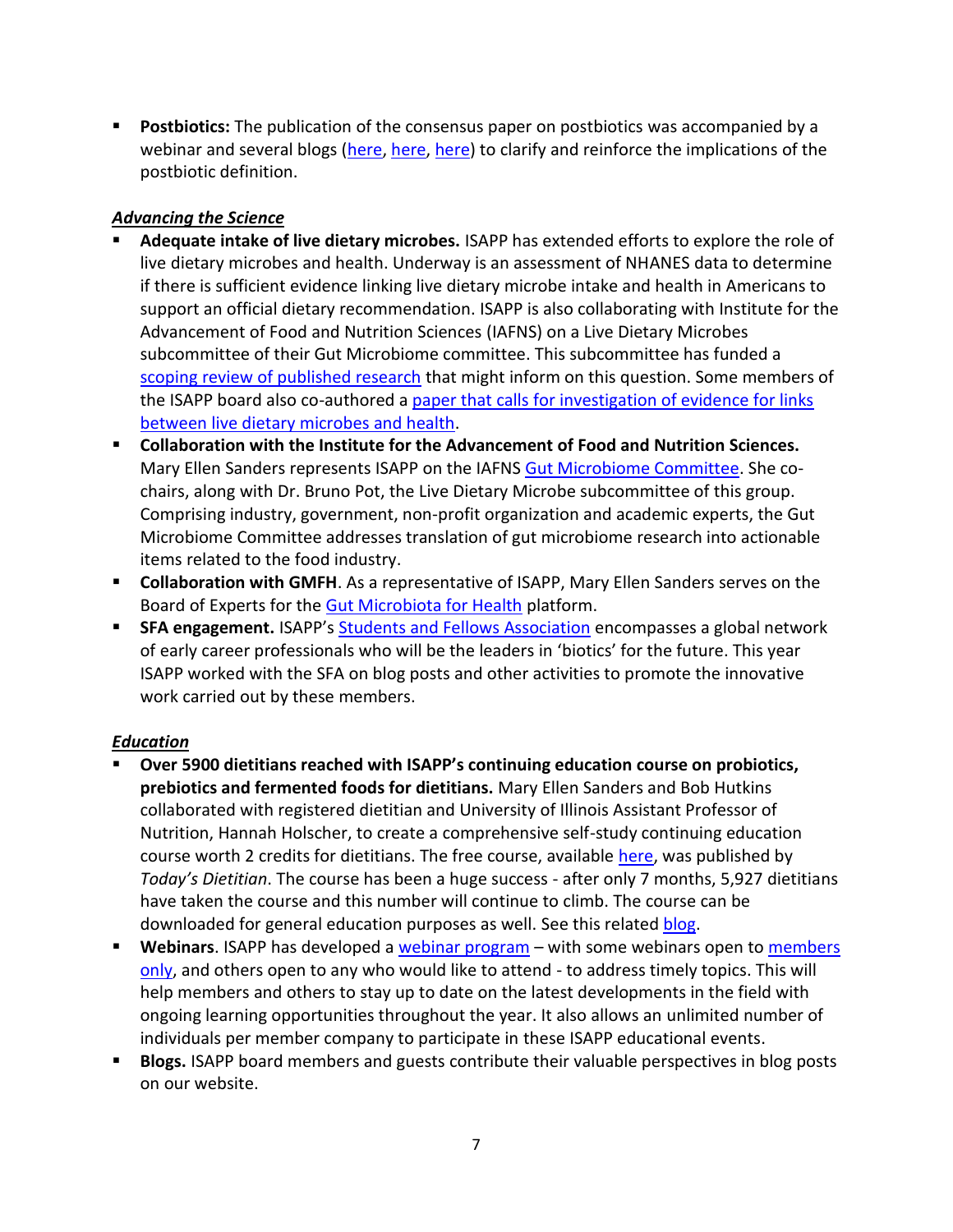- **EXTERP podcast.** Stay tuned for ISAPP's newest approach to communicating about the science of 'biotics', which will launch in Q2 2022.
- **EXP** New infographics and expanded translations. See [here](https://isappscience.org/for-consumers/infographics/) for the full array of ISAPP infographics, including several new ones for 2021. Many infographics have been translated in a variety of languages to expand our global reach.
- **ISAPP definitions disseminated at scientific conferences**: Board members Gabriel Vinderola, Hania Szajewska, Mary Ellen Sanders, Seppo Salminen, Maria Marco and Karen Scott spoke on the 'biotics' definitions in several meetings: Sept 17 the XII WORKSHOP [SEMIPyP](https://semipyp.es/) - I CONGRESO [SIAMPyP;](https://siampyp.org/) Oct 8 the 7th [International Congress on Probiotics,](https://www.mcascientificevents.eu/probiotic-prebiotic-in-pediatric/scientific-information/#scientific-programme)  [Prebiotics in Pediatrics;](https://www.mcascientificevents.eu/probiotic-prebiotic-in-pediatric/scientific-information/#scientific-programme) Nov 9 The Fermentation Association; Dec 9 IAFNS/ASN/AND collaborative webinar.

#### **2021 Papers from ISAPP Activities** (Se[e full list of ISAPP Publications\)](http://isappscience.org/publications/)

- Salminen, et al. 2021. [Expert consensus document: The International Scientific Association](https://www.nature.com/articles/s41575-021-00440-6)  [for Probiotics and Prebiotics \(ISAPP\) consensus statement on the definition and scope of](https://www.nature.com/articles/s41575-021-00440-6)  [postbiotics.](https://www.nature.com/articles/s41575-021-00440-6) Nature Rev Gastroenterol Hepatol. 18:649-667. And a follow up: Reply to: Postbiotics — [when simplification fails to clarify](https://www.nature.com/articles/s41575-021-00522-5)
- Cunningham M, Vinderola G, Charalampopoulos D, Lebeer S, Sanders ME, Grimaldi R. [Applying probiotics and prebiotics in new delivery formats](https://www.sciencedirect.com/science/article/pii/S0924224421002612) – is the clinical evidence [transferable?](https://www.sciencedirect.com/science/article/pii/S0924224421002612) Trends Food Sci Technol: 112, June 2021, Pages 495-506.
- Cunningham M, Azcarate-Peril MA, Barnard A, Benoit V, Grimaldi R, Guyonnet D, Holscher HD, Hunter K, Manurung S, Obis D, Petrova MI, Steinert RE, Swanson KS, van Sinderen D, Vulevic J, Gibson GR. Shaping the Future of Probiotics and [Prebiotics.](https://doi.org/10.1016/j.tim.2021.01.003) Trends Microbiol. 2021 Feb 4:S0966-842X(21)00005-6. doi: 10.1016/j.tim.2021.01.003.
- Marco, M.L., Sanders, M.E., Gänzle, M. *et al.* [The International Scientific Association for](https://doi.org/10.1038/s41575-020-00390-5)  [Probiotics and Prebiotics \(ISAPP\) consensus statement on fermented foods.](https://doi.org/10.1038/s41575-020-00390-5) Nat Rev Gastroenterol Hepatol (2021). doi.org/10.1038/s41575-020-00390-5.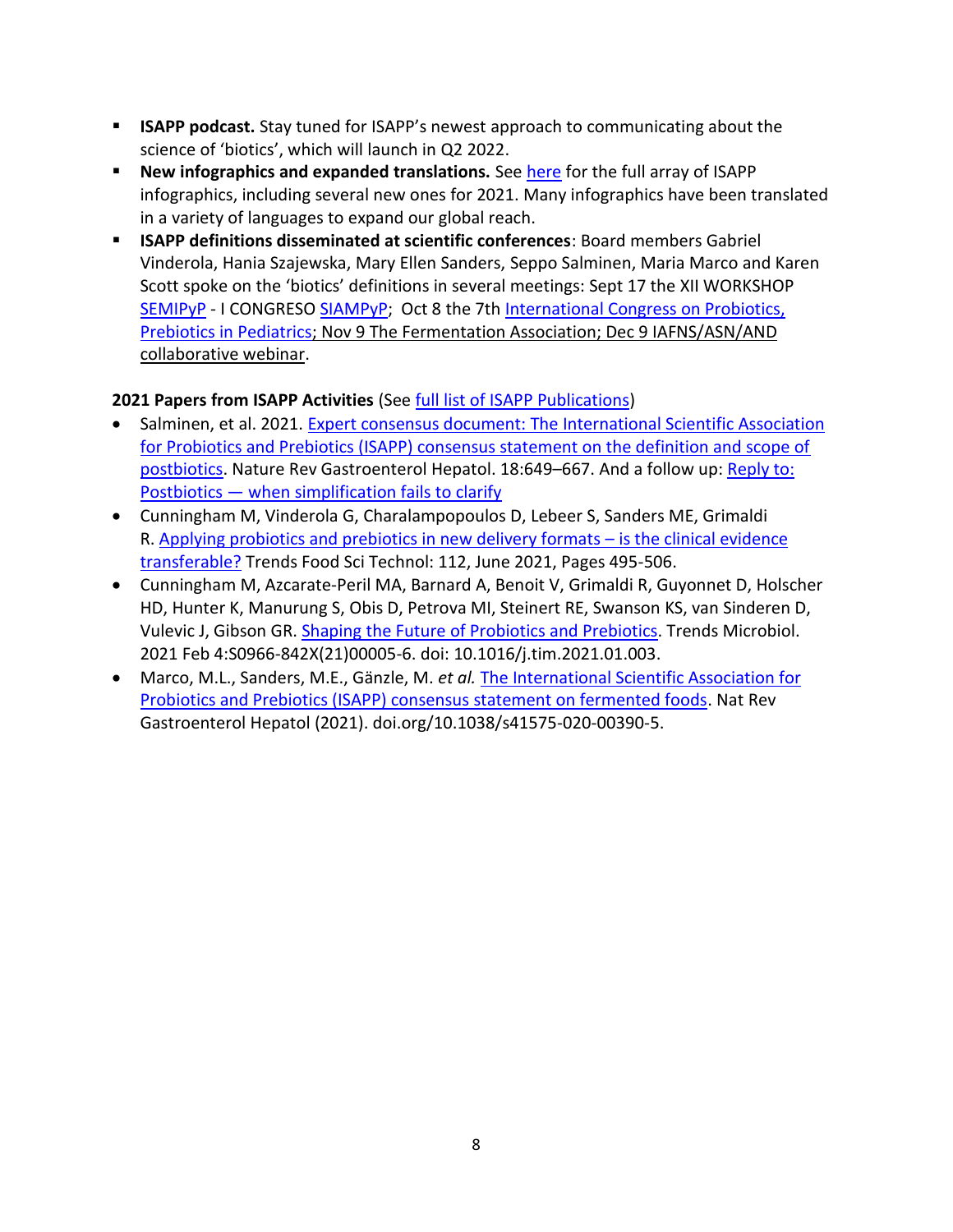#### **SUMMARY OF ISAPP 2021 ANNUAL MEETING**



Hania Szajewska, Patrice Cani, Seppo Salminen, Sarah Lebeer and Gabriel Vinderola (L to R, Top to bottom) interact in a session titled "*Postbiotics: scientific, industry, and regulatory perspectives*"*,* held during the closed portion of the 2021 ISAPP meeting, June 3

Due to restrictions imposed by the global response to the COVID-19 pandemic, ISAPP did not have an option for an in-person meeting for 2021. But the virtual meeting was well received, incorporating plenary lectures, Q&A and networking sessions. Read the full 2021 meeting repor[t here.](https://4cau4jsaler1zglkq3wnmje1-wpengine.netdna-ssl.com/wp-content/uploads/2021/11/2021-Meeting-Report.pdf)

Recorded talks and abstracts from the meeting are available [here](https://isappscience.org/for-members/virtual-content-for-members-only/) (for open access) and here (for content restricted to ISAPP member companies – password needed.)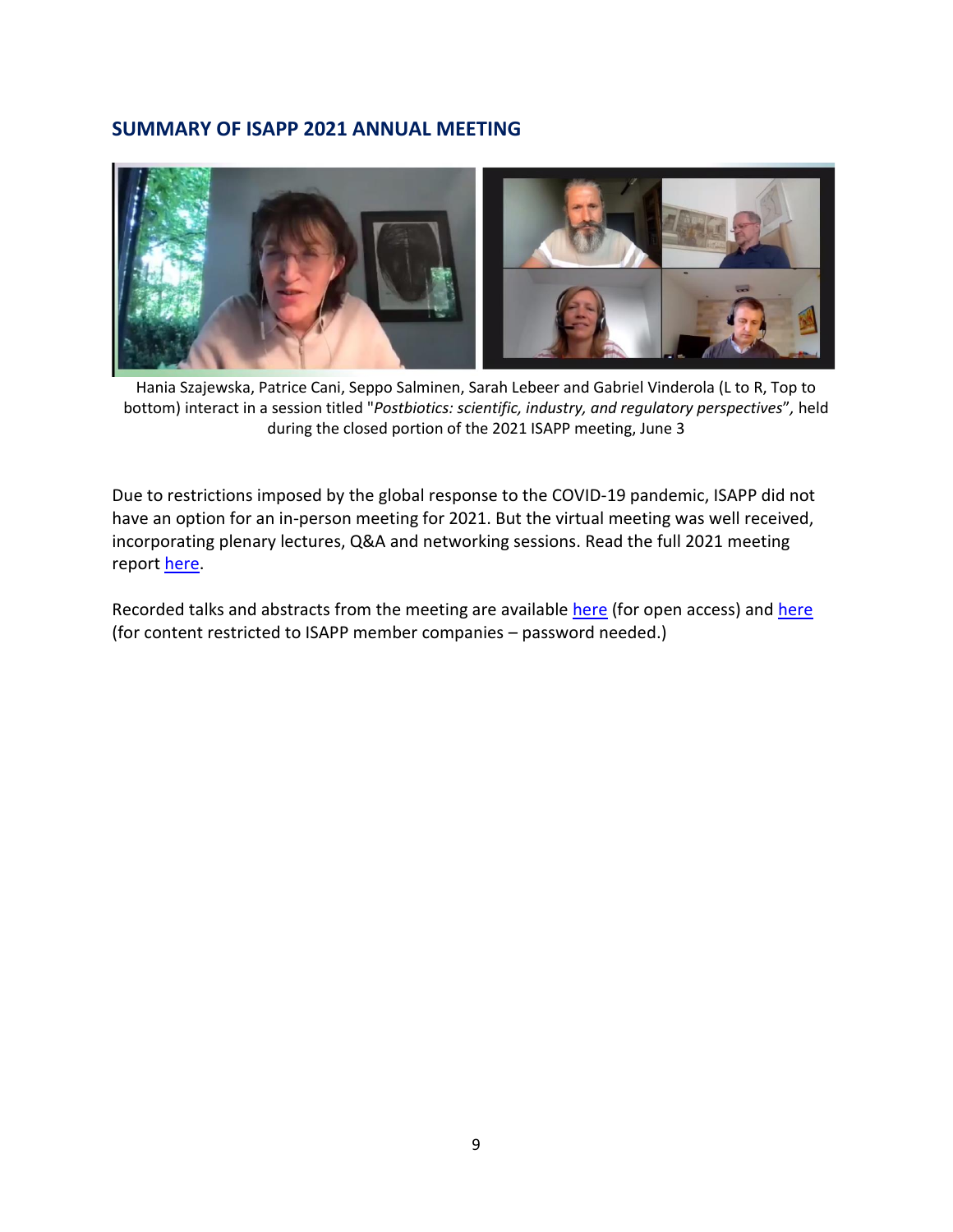### **BOARD OF DIRECTORS JUNE 2021 – JUNE 2022**

#### **Prof. Daniel Merenstein MD, President**

Director of Research of Family Medicine Professor of Family Medicine Georgetown University Medical Center, Washington DC

#### **Prof. Maria Marco PhD, Vice-President**

Department of Food Science and **Technology** University of California – Davis, USA

#### **Prof. Seppo Salminen PhD, Past-President**

Director, Functional Foods Forum University of Turku, Finland

#### **Dr. Gabriel Vinderola PhD, Secretary**

Associate Professor of Microbiology Faculty of Chemical Engineering, National University of Litoral Principal Researcher, CONICET Santa Fe, Argentina

#### **Prof. Daniel Tancredi PhD, Treasurer**

Department of Pediatrics University of California, Davis, USA

# **Prof. Robert Hutkins PhD, Member-at-**

**Large**

Department of Food Science and **Technology** University of Nebraska - Lincoln, USA

#### **Dr. Karen Scott PhD, Member-at-Large**

Senior Research Fellow Rowett Institute, University of Aberdeen, **Scotland** 

#### **Prof. Eamonn Quigley MD, Member-at-Large**

Division of Gastroenterology and Hepatology The Methodist Hospital and Weill Cornell School of Medicine Houston, Texas USA

#### **Prof. Colin Hill PhD, Member-at-Large**

Professor of Microbial Food Safety Microbiology Department University College Cork, Ireland

#### **Prof. Sarah Lebeer PhD, Member-at-Large**

Research Professor in Microbiology and Molecular Biology Department of Bioscience Engineering University of Antwerp, Belgium

#### **Prof. Hania Szajewska MD, Member-at-Large** Department of Paediatrics

The Medical University of Warsaw, Poland

#### **Prof. Kelly Swanson PhD, Member-at-Large**

Department of Animal Sciences and Division of Nutritional Sciences Adjunct Professor, Department of Veterinary Clinical Medicine University of Illinois at Urbana-Champaign, USA

#### **Dr. Anisha Wijeyesekera PhD, Member-at-Large**

Lecturer in Human Microbiome, Diet & Health, Food Microbial Sciences Unit Department of Food & Nutritional Sciences University of Reading, UK

#### **Dr. Mary Ellen Sanders PhD, Executive Science Officer**